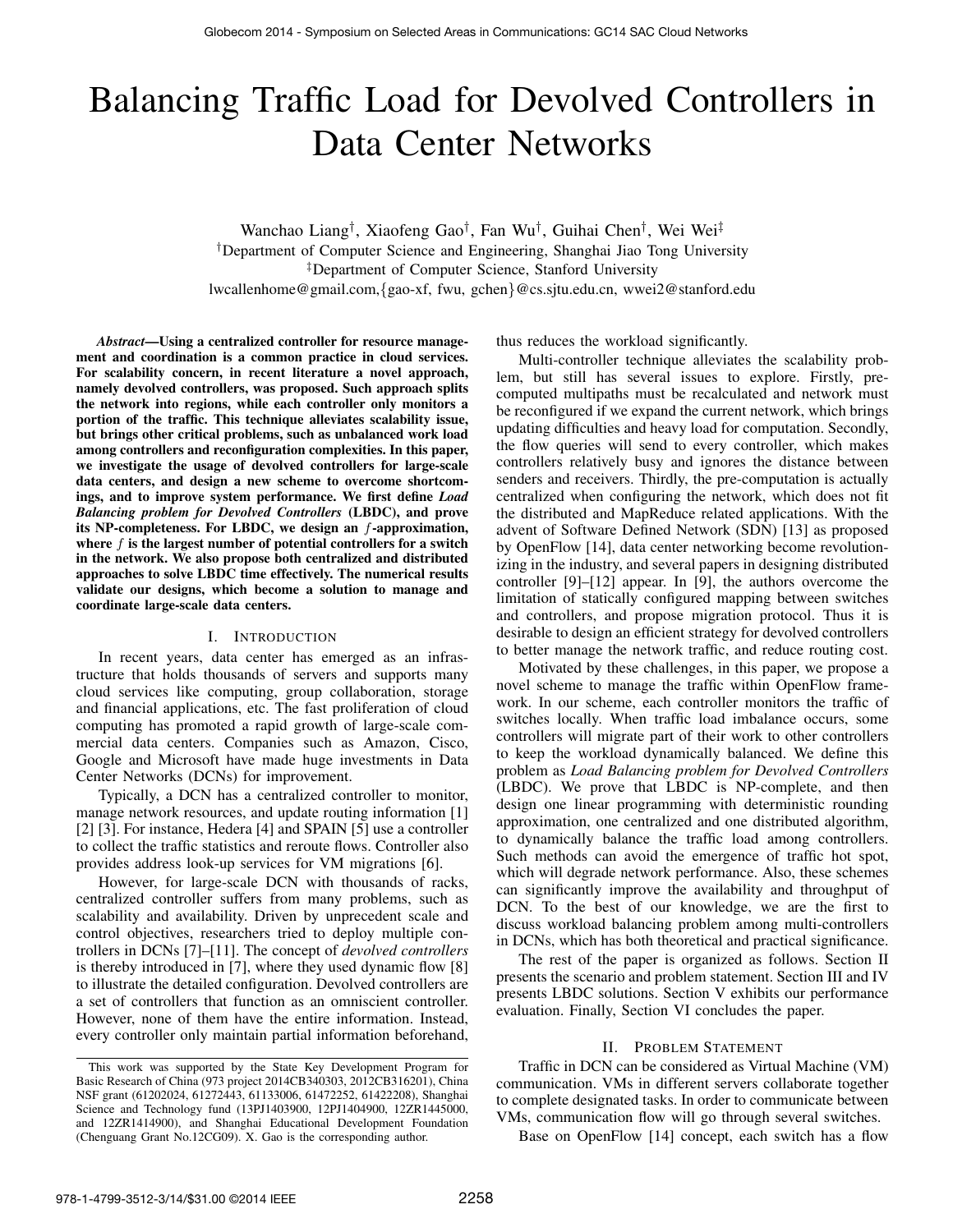table, and one responsibility of a controller is to modify these flow tables when communication occurs. Every controller composes of several hierarchical switches. Moreover, every rack has a server called *designated server* [15], which is responsible for aggregating, processing and sending the traffic statistics to the controller. By receiving these data, the controller assigns a routing component to compute flow reroute. Then the controller installs the new route to all associated switches by modifying their flow tables.

Now we define our problem formally. In a typical DCN, denote  $s_i$  as the *i*th switch, with the corresponding traffic weight  $w(s_i)$ , which is defined as the number of out-going flows. Next, given *n* switches  $S = \{s_1, \dots, s_n\}$  and *m* controllers  $C = \{c_1, \dots, c_m\}$ , we make a weighted *m-partition* for switches such that each controller will monitor a subset of switches. The weight of a controller  $w(c_i)$  is the weight sum of its monitored switches. Due to physical limitations, assume every  $s_i$  can only be monitored by its potential controller set  $PC(s_i)$ . Every  $c_i$  can only control switches in its potential switch set  $PS(c_i)$ . After the partition, the real controller and switch subset is denoted by  $rc(s_i)$  and  $RS(c_i)$  respectively.

The symbols used in this paper are listed in Table I:

TABLE I. DEFINITION OF TERMS

| Term      | Definition                                                          |
|-----------|---------------------------------------------------------------------|
| $S, s_i$  | switch set consists of n switches: $S = \{s_1, \dots, s_n\}$        |
| $w(s_i)$  | weight of $s_i$ , defined as the number of out-going flows.         |
| $PC(s_i)$ | Potential Controllers set of <i>i</i> th switch.                    |
| $rc(s_i)$ | the real controller of <i>i</i> th switch.                          |
| $C, c_i$  | controller set consists of m controllers: $C = \{c_1, \dots, c_m\}$ |
| $w(c_i)$  | the weight of <i>i</i> th controller, sum of $RS(c_i)$ 's weight.   |
| $PS(c_i)$ | Potential Switches set of <i>i</i> th controller.                   |
| $RS(c_i)$ | Real Switches set of <i>i</i> th controller.                        |
| $AN(c_i)$ | Adjacent Nodes (1-hop neighborhood) of <i>i</i> th controller.      |

To keep the quality of network management, each controller should have nearly the same workload. Otherwise, if all switches always communicate with the same controller, it will bring bottleneck congestion, hence downgrade performance. To precisely quantify the balancing performance among controllers, we define *Standard Deviation* of the partitions' weights as the metric, denoted by  $\sigma =$ of the partitions' weights as the metric, denoted by  $\sigma = \sqrt{\frac{1}{m} \sum_{i=1}^{m} (w(c_i) - \overline{w(c)})^2}$ , where  $\overline{w(c)}$  is the average weight of controllers. If the traffic flows vary as system running and the weight of  $c_i$  grows explosively, then we must regionally migrate some switches in  $RS(c_i)$  to other available controllers to reduce its workload and keep the traffic balanced.

Then our problem becomes balancing the weight among m partitions. We define this problem as *Load Balancing problem for Devolved Controllers* (LBDC). In our scheme, each controller can dynamically migrate or receive switches to keep load balanced. Figure 1 illustrates the migration pattern.



Fig. 1. An example of regional balancing migration. Controller  $c_i$  dominates 17 switches and Controller  $c_i$  dominates 13 switches. The traffic between  $c_i$ and  $c_i$  is unbalanced, and  $c_i$  is migrating one of its switch to  $c_i$ .

Define  $x_{ij} = \begin{cases} 1 & \text{If } c_i \text{ monitors } s_j \\ 0 & \text{otherwise} \end{cases}$ , Then LBDC can be further formulated as an programming:

$$
\min \qquad \sqrt{\frac{1}{m} \sum_{i=1}^{m} \left( \sum_{j=1}^{n} w(s_i) \cdot x_{ij} - \overline{w(c)} \right)^2} \qquad (1)
$$

s.t. 
$$
\overline{w(c)} = \frac{1}{m} \sum_{i=1}^{m} \sum_{j=1}^{n} w(s_j) \cdot x_{ij}
$$
(2)  

$$
\sum_{i=1}^{m} x_{ij} = 1, \quad \forall 1 \le j \le n
$$
(3)

$$
x_{ij} = 0, \quad \text{if } s_j \notin PS(c_i) \text{ or } c_i \notin PC(s_j), \forall i, j \quad (4)
$$

$$
x_{ij} \in \{0, 1\} \quad \forall i, j \tag{5}
$$

Eqn. $(1)$  is the standard deviation, Eqn. $(2)$  calculates the average weight among controllers, Eqn.(3) means each switch should be monitored by exactly one controller, Eqn.(4) is the regional constraints, while Eqn.(5) is the integer constraints.

# Theorem 1. *LBDC is NP complete.*

Proof. We will prove the NP completeness of LBDC by considering a decision version of the problem, and show a reduction from PARTITION problem [16]. An instance of PARTITION is: given a finite set A and a  $size(a) \in \mathbb{Z}^+$  $\sum$ for each  $a \in A$ , is there a subset  $A' \subseteq A$  such that  $a \in A$ <sup>*size*(a) =  $\sum_{a \in A \setminus A} size(a)$ ? Now we construct an</sup> instance of LBDC. In this instance there are 2 controllers  $c_1$ ,  $c_2$  and |A| switches. Each switch  $s_a$  represents an element  $a \in A$ , with weight  $w(s_a) = size(a)$ . Both controller can control every switch  $(PS(c_1) = PS(c_2) = \{s_a | a \in A\}).$ Then, given a YES solution  $A'$  for PARTITION, we have a solution  $RS(c_1) = \{s_a | a \in A'\}, RS(c_2) = \{s_a | a \in A\backslash A'\}$ with  $\sigma = 0$ . The reverse part is trivial. The reductions can be done within polynomial time, which completes the proof.  $\Box$ 

Next we present our solutions for LBDC. We implement the scheme within OpenFlow, which changes the devolved controllers from a mathematical model into an implementable prototype. Also, our scheme is topology free, which is scalable for any DCN topology like Fat-Tree, BCube, Portland, etc.

#### III. LINEAR PROGRAMMING AND ROUNDING

Given the traffic status of the current DCN with devolved controllers, we can solve LBDC using programming (1)-(5). To simplify this programming, we can transfer it into a similar integer programming. Firstly, we can convert the standard deviation (1) to the sum of absolute values:

$$
\min \quad \frac{1}{m} \sum_{i=1}^{m} |\sum_{j=1}^{n} w(s_i) \cdot x_{ij} - \overline{w(c)}| \tag{6}
$$

Then we rewrite Eqn.(6), and obtain the integer programming:

$$
\min \qquad \qquad \frac{1}{m} \sum_{i=1}^{m} y_i \tag{7}
$$

$$
s.t. \t y_i \ge \sum_{j=1}^n w(s_i) \cdot x_{ij} - \overline{w(c)} \t (8)
$$

$$
y_i \ge \overline{w(c)} - \sum_{j=1}^n w(s_i) \cdot x_{ij}
$$
\n<sup>(9)</sup>

$$
\overline{w(c)} = \frac{1}{m} \sum_{i=1}^{m} \sum_{j=1}^{n} w(s_j) \cdot x_{ij}
$$
\n
$$
\sum_{i=1}^{m} x_{ij} = 1, \quad \forall 1 \le j \le n
$$
\n(10)

$$
\sum_{i=1}^{m} x_{ij} = 1, \quad \forall 1 \le j \le n \tag{11}
$$
\n
$$
\text{if } a_i \notin PS(a) \text{ or } a_j \notin PC(a) \ \forall i \neq j \tag{12}
$$

$$
x_{ij} = 0, \quad \text{if } s_j \notin PS(c_i) \text{ or } c_i \notin PC(s_j), \forall i, j \tag{12}
$$
\n
$$
x_{ij} \in \{0, 1\} \quad \forall i, j \tag{13}
$$

In general, integer programs may not be easily solved in polynomial time, so we adopt *relaxation* to transfer our integer programming into a linear programming (LP). Then we can get a fractional solution and round it to a feasible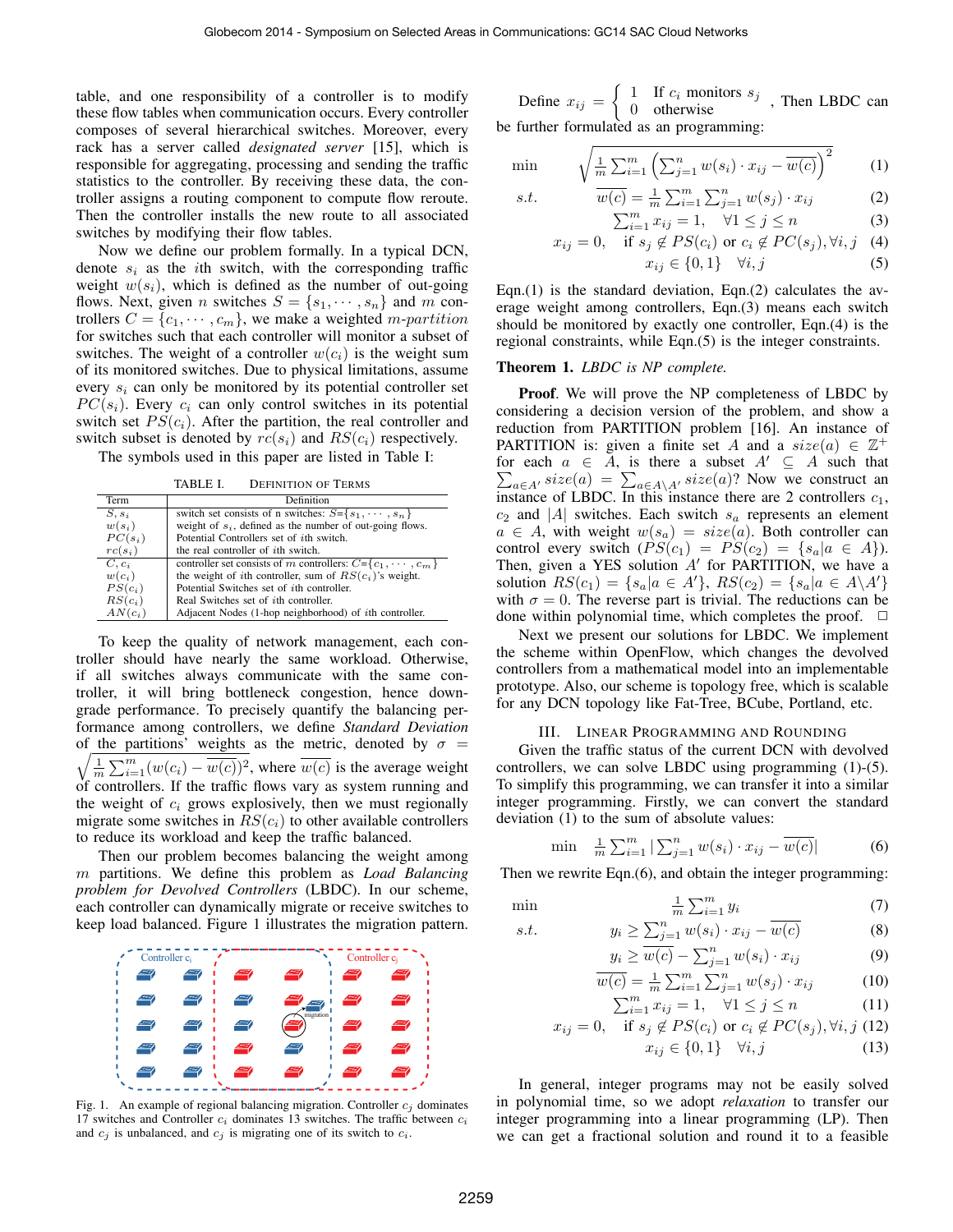solution of the original integer programming. To obtain the linear programming, we replace Eqn.(13) with  $x_{ij} \geq 0$  ( $\forall i, j$ ).

After solving this LP, we recover a feasible solution to LBDC by a deterministic rounding [17] stated as follows:

| <b>Algorithm 1:</b> Deterministic Rounding (LBDC-R) |                                                                           |  |  |  |
|-----------------------------------------------------|---------------------------------------------------------------------------|--|--|--|
| <b>1 for</b> Each switch $s_i$ <b>do</b>            |                                                                           |  |  |  |
| $\mathbf{2}$                                        | Search the solution space of LP:                                          |  |  |  |
| 3                                                   | Let $l = \arg \max \{x_{ij} \mid 1 \leq i \leq m\};$                      |  |  |  |
| $\overline{\mathbf{4}}$                             | <b>if</b> $\exists$ several maximal $x_{ij}$ <b>then</b>                  |  |  |  |
| 5                                                   | Let $l = \arg \min \{ \sum_{j=1}^{n} w(s_j)   \text{each max } x_{ij} \}$ |  |  |  |
|                                                     |                                                                           |  |  |  |
| 6                                                   | Round $x_{lj} = 1$ ;                                                      |  |  |  |
| $\overline{7}$                                      | for $c_i \neq c_l$ do                                                     |  |  |  |
| 8                                                   | Round $x_{ij} = 0$ ;                                                      |  |  |  |
|                                                     |                                                                           |  |  |  |

For instance, if the switch j has  $x_{1j} = 0.2, x_{2j} =$  $0.7, x_{3j} = 0.1$  in the solution space of LP, then according to Alg. 1, we round  $x_{2j} = x_{lj} = 1, x_{1j} = x_{3j} = 0$ . We claim that the solution is feasible for LBDC.

#### Theorem 2. *LBDC-R results in a feasible solution for LBDC.*

**Proof.** According to LBDC-R, for each  $s_j$ , we only round the maximum  $x_{ij} = 1, \forall 1 \le i \le m$ , all the other  $x_{ij} = 0$ . Each switch is dominated by only one controller and no switches are idle. Thus we can get a feasible solution for LBDC.  $\Box$ 

Next we analyze the performance of LBDC-R. We define  $Z^*, Z^{LP}$  and  $Z^R$  as the integer programming solution, linear programming solution and the solution after the rounding process respectively.  $f$  is defined as the maximum number of controllers in which any switch potentially appears. More formally,  $f = \max_{i=1,...,n} |PC(s_i)|$ . We claim that LBDC-R is an f-approximation. To prove it, we first prove lemma 1 and 2. **Lemma 1.**  $w(c)^{LP} = w(c)^* = w(c)^R$ 

**Proof.** From the definition of the original  $w(c)$ , the ideal weight of each controller is the sum of the weight of all switches divided by the number of controllers. This definition is suited for all the solution space, thus we can conclude that  $\overline{w(c)^{LP}} = \overline{w(c)^*} = \overline{w(c)^R} = \frac{1}{m} \sum_{i=1}^n w(s_i).$ 

**Lemma 2.** 
$$
x_{ij}^R \leq x_{ij}^{LP} \cdot f
$$

**Proof.** We have the constraint  $\sum_{i=1}^{m} x_{ij}^{LP} = 1$  ( $\forall 1 \leq j \leq$ *n*). Also  $x_{ij}^{LP}$  is the largest of all  $x_{ij}^{LP}$  ( $\forall i \leq i \leq m$ ), then by Pigeonhole principle, we must have  $x_{lj}^{LP} \cdot f \ge 1$ . Since for each  $s_j$ ,  $x_{lj}^R$  equals to 1 and others equal to zero, which is less than or equal to the corresponding LP solution times the f factor. Then for any  $c_i$ , we have  $x_{ij}^R \le x_{ij}^{LP} \cdot f$ .

# Theorem 3. *LBDC-R is an* f*-approximation algorithm.*

**Proof.** Since the LP is a relaxation, we have  $Z^{LP} \leq Z^*$ . Also we have  $Z^* \leq Z^R$  because the solution of LBDC-R is feasible by Theorem 2, while  $Z^*$  denotes the optimal solution.

Because  $\overline{w(c)}$  means the ideal weight of each controller, it must be the same in all the solutions according to Lemma 1, thus we let  $\overline{w} = \overline{w(c)}$ . From  $Z^{LP} \le Z^*$  we can derive:

$$
\frac{1}{m} \sum_{i=1}^{m} \Big| \sum_{j=1}^{n} w(s_i) \cdot x_{ij}^{LP} - \overline{w} \Big| \le \frac{1}{m} \sum_{i=1}^{m} \Big| \sum_{j=1}^{n} w(s_i) \cdot x_{ij}^* - \overline{w} \Big|
$$

Since we already know  $|x| - |y| \le |x| + |y|$ , we can get:

$$
\frac{1}{m} \sum_{i=1}^{m} \left| \sum_{j=1}^{n} w(s_i) \cdot x_{ij}^{LP} \right| \le \frac{1}{m} \sum_{i=1}^{m} \left| \sum_{j=1}^{n} w(s_i) \cdot x_{ij}^* \right| + 2\overline{w}
$$

The approximation ratio can be obtained by the following:

$$
\frac{1}{m} \sum_{i=1}^{m} \left| \sum_{j=1}^{n} w(s_i) \cdot x_{ij}^R - \overline{w} \right| \le \frac{1}{m} \sum_{i=1}^{m} \left( \left| \sum_{j=1}^{n} w(s_i) \cdot x_{ij}^R \right| + \overline{w} \right)
$$
  

$$
\le \frac{1}{m} \sum_{i=1}^{m} \left| \sum_{j=1}^{n} w(s_i) \cdot x_{ij}^{LP} \cdot f \right| + \overline{w}
$$
  

$$
\le f \cdot \frac{1}{m} \sum_{i=1}^{m} \left| \sum_{j=1}^{n} w(s_i) \cdot x_{ij}^* \right| + (1 + 2f)\overline{w}
$$
  

$$
= f \cdot OPT + (1 + 2f)\overline{w}
$$

Therefore LBDC-R is an  $f$ -approximation.  $\Box$ 

#### IV. ALGORITHM DESIGN

Linear programming and rounding can solve LBDC theoretically. But solving an LP is time consuming and not practical for real-world applications. Therefore it is essential to design efficient and applicable algorithms. In this section, we propose centralized and distributed greedy algorithms for LBDC. Centralized scheme is suitable for relatively small scale DCNs, while distributed is natural for huge scale DCNs.

#### *A. Centralized Migration*

Centralized Migration splits into two phases. First we need to configure and initialize the DCN. As the traffic changes dynamically, we come to the dynamical migration phase.

Centralized Initialization: First we need to initialize DCN and assign switches to controllers, satisfying the load balance requirement. So we design centralized initialization algorithm (LBDC-CI). In order to get rid of dilemmas when selecting conflicted switches/controllers, we first present *Break Tie Law*.

*Break Tie Law:* 1) When choosing  $s_i$  from S, we select the largest weight one. If there are several switches, the one with the smallest  $|PC(s_i)|$  is preferred. If there are still several candidates, pick randomly. 2) When choosing  $c_i$  from C, we select the minimum weight one. If there are several controllers, the one with the smallest  $|RS(c_i)|$  is preferred. If there are still several candidates, we choose by physical distance. Finally, if we still cannot make decision, pick randomly.

Then we design LBDC-CI as shown in Alg. 2.

| <b>Algorithm 2:</b> Centralized Initialization (LBDC-CI)        |  |  |  |  |
|-----------------------------------------------------------------|--|--|--|--|
| <b>Input</b> : S with $w(s_i)$ ; C with $w(c_i)$ ;              |  |  |  |  |
| <b>Output:</b> An $m$ -Partition of $S$ to $C$                  |  |  |  |  |
| 1 RemList= $\{s_1, s_2, \cdots, s_n\};$                         |  |  |  |  |
| 3 while $RemList \neq \emptyset$ do                             |  |  |  |  |
| Pick $s_i$ from $RemList;$<br>4                                 |  |  |  |  |
| if $ PC(s_i)  = 1$ then<br>5                                    |  |  |  |  |
| Assign $s_i$ to its unique controller in $PC(s_i)$ ;<br>6       |  |  |  |  |
| else<br>7                                                       |  |  |  |  |
| Assign $s_i$ to the $c_i$ with min $w(c_i)$ in $PC(s_i)$ ;<br>8 |  |  |  |  |
| Remove $s_i$ from $RemList;$<br>9                               |  |  |  |  |
|                                                                 |  |  |  |  |

LBDC-CI needs  $O(n)$  to assign the switches in  $RemList$ . In *while* loop, it takes  $O(f)$  to select a  $c_j$ . Hence the worst case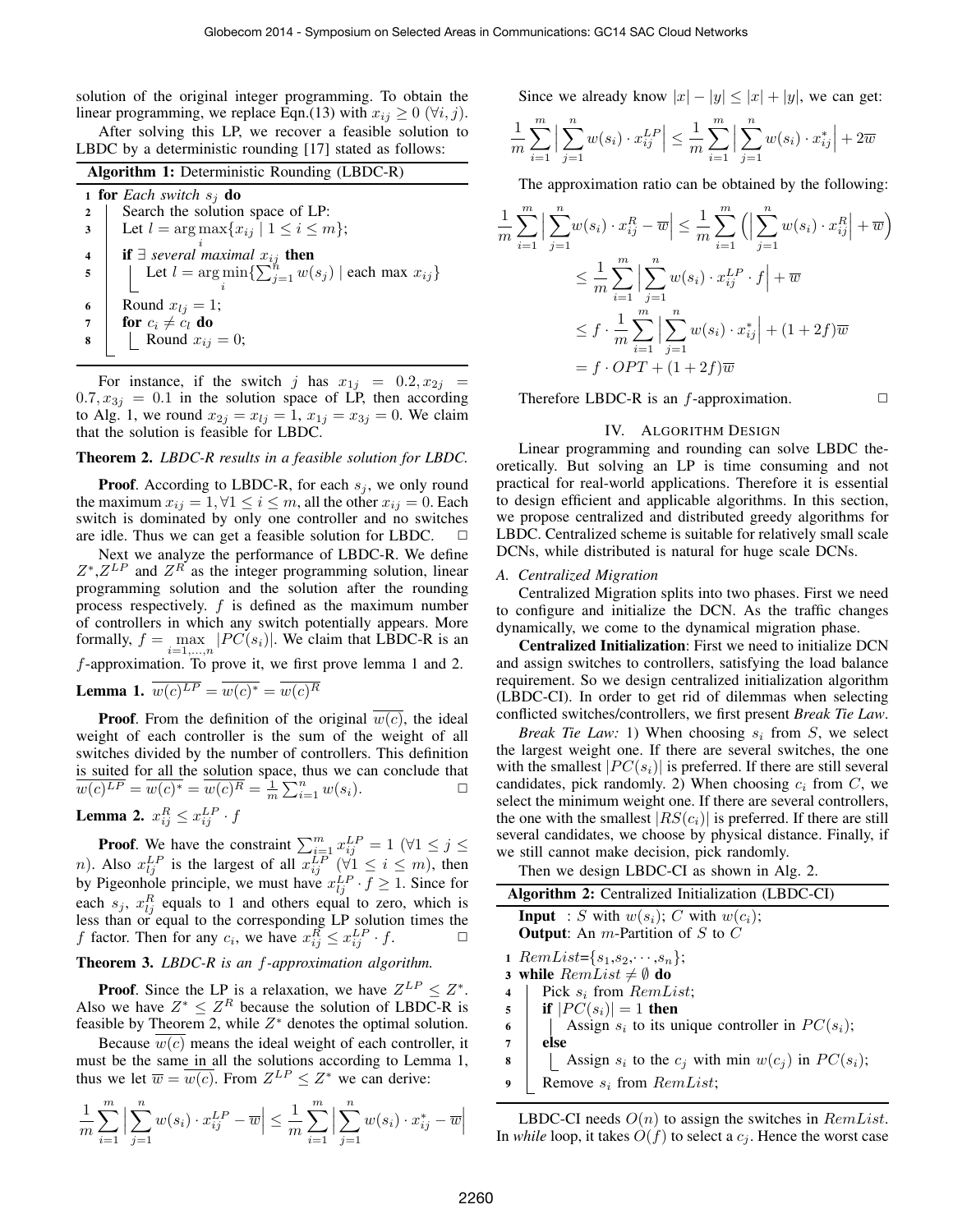running time is  $O(n^2)$ . If we store the  $RemList$  in priority heap, we can reduce the overall running time as  $O(n)$ .

As system runs, traffic may vary frequently and affect the balanced status. Correspondingly, we design the centralized migration algorithm (LBDC-CM) to alleviate the situation.

Centralized Regional Migration: Since we must assess when the controller should execute migration, we set a threshold to judge the traffic status. When the controller's traffic degree exceeds the threshold, we regard this controller as unbalanced that needs migration. Some measurement studies [18] [19] of data center traffic have shown that data center traffic is expected to be linear. We set the threshold upon the current traffic sample and the history record to mimic RTT and Timeout of TCP [20]. This linear expectation use two factors  $\alpha$  and  $\beta$  depending on the traffic features of DCN, where  $0 \le \alpha \le 1$  and  $\beta > 1$ . We divide the time into several rounds and run LBDC-CM periodically. Then we use  $Thd$  and  $Efn$ to denote the parameters of threshold and effluence,  $Avg_{last}$ and  $Avg_{now}$  to represent the average workload of the last and the current sample round. In each round, we sample the current weight of each node and calculate  $Avg_{now} = \sum w(c_i)/m$ . The Linear Expectation can be computed as follows:

$$
Thd = Avg_{now}\alpha + Avg_{last}(1-\alpha), \ Efn = \beta \times Thd
$$

The core principle of LBDC-CM is migrating heavy switches to light controllers greedily. Figure 2 and Alg. 3 illustrates the workflow and procedure of centralized migration.

| <b>Algorithm 3:</b> Centralized Migration (LBDC-CM) |                                                                                           |  |  |  |  |
|-----------------------------------------------------|-------------------------------------------------------------------------------------------|--|--|--|--|
|                                                     | <b>Input:</b> S with $w(s_i)$ ; C with $w(c_i)$ ;<br>$PendList = OverList = {\emptyset};$ |  |  |  |  |
|                                                     | <b>1 Step 1:</b> Add $c_i \rightarrow OverList$ if $w(c_i) > Efn$ ;                       |  |  |  |  |
|                                                     | 2 Step 2: Find $c_m$ of max weight in OverList;                                           |  |  |  |  |
| 3                                                   | if $\exists c_n \in AN(c_m): w(c_n) < Thd$ then                                           |  |  |  |  |
| 4                                                   | repeat                                                                                    |  |  |  |  |
| 5                                                   | Pick $s_m$ of max weight in $c_m$ , refer $PC(s_m)$ :                                     |  |  |  |  |
| 6                                                   | if $\exists c_f \in AN(c_m)$ & & $w(c_f) < Thd$ then                                      |  |  |  |  |
| 7                                                   | Send $s_m \rightarrow c_f$ ;                                                              |  |  |  |  |
| 8                                                   | else                                                                                      |  |  |  |  |
| 9                                                   | Ignore the current $s_m$ in $c_m$ ;                                                       |  |  |  |  |
| 10                                                  | <b>until</b> $w(c_m) \leq Thd$ or $w(c_f) \geq Thd$ ;                                     |  |  |  |  |
| 11                                                  | if still $w(c_m) > Efn$ , move $c_m$ to PendList;                                         |  |  |  |  |
| 12                                                  | else                                                                                      |  |  |  |  |
| 13                                                  | Move $c_m$ from OverList to PendList;                                                     |  |  |  |  |
|                                                     | 14 <b>Step 3:</b> Repeat Step 2 until $OverList = {\emptyset};$                           |  |  |  |  |
|                                                     | 15 Let $OverList = PendList$ , Repeat Step 2 until                                        |  |  |  |  |
|                                                     | <i>PendList</i> become stable;                                                            |  |  |  |  |
|                                                     | 16 Step4: Now PendList has several connected                                              |  |  |  |  |
|                                                     | components $CC_i(1 \leq i \leq  CC );$                                                    |  |  |  |  |
|                                                     | 17 for each $CC_i \in CC$ do                                                              |  |  |  |  |
| 18                                                  | Search the $\bigcup_{c_j \in CC_i} AN(c_j);$                                              |  |  |  |  |
| 19                                                  | Compute $avg_{local} = \frac{w(CC_i \cup AN(CC_i))}{ CC_i  +  AN(CC_i) };$                |  |  |  |  |
| 20                                                  | <b>if</b> $w(c_j) > \gamma \cdot avg_{local}$ , where $c_j \in CC_i$ then                 |  |  |  |  |
| 21                                                  | Migrate the $s_{max} \in RS(c_j)$ to                                                      |  |  |  |  |
|                                                     | $c_{min} \in AN(CC_i)$ repeatedly until                                                   |  |  |  |  |
|                                                     | $w(c_i) \leq \gamma \cdot avg_{local};$                                                   |  |  |  |  |
| 22                                                  | remove $c_j \in CC_i$ from $PendList;$                                                    |  |  |  |  |
|                                                     | 23 Step5: Repeat Step 4 until <i>PendList</i> become stable.                              |  |  |  |  |

LBDC-CM searches  $OverList$  to find  $c_m$  in Step 2, which takes  $O(n)$ . Next, it migrate switches from  $OverList$ , which takes  $O(n^2)$ . Step 3 invokes Step 2 several times until  $OverList$  is empty and makes the  $PendList$  become stable, which takes  $O(n^3)$ . Step 4 and Step 5 balance the  $PendList$ locally as Step 2 and 3, so the worst case running time is  $O(n^3)$ . Also by storing the OverList and PendList in priority heap, we can reduce the complexity to  $O(n^2)$ .



Fig. 2. Dynamic Load Balancing Workflow of LBDC

# *B. Distributed Migration*

Centralized algorithm is suitable for relatively small-scale network because of its accuracy. But for large-scale network, we need to design a faster and practical distributed algorithm [21]. We assume a synchronous environment to perform our two phase algorithm.

Distributed Initialization: During this phase, we assign each switch a controller randomly by message communication. Alg. 4 illustrates the distributed initialization procedure.

| <b>Algorithm 4:</b> Distributed Initialization (LBDC-DI)      |
|---------------------------------------------------------------|
| 1 Send "CONTROL" message to my own $PS(c_{m}$ );              |
| 2 $s_i$ reply the first-come "CONTROL" message with           |
| "YES", all the other messages after that with "NO";           |
| 3 Move each $s_i$ with "YES" from $PS(c_{m}$ to $RS(c_{m}$ ); |
| 4 Wait until all the switches in $PS(c_{m}$ reply, terminate; |
| After initialization, we design the distributed migration     |

algorithm (LBDC-DM) to balance the workload dynamically.

Distributed Regional Migration: In this phase, the controller uses the threshold to decide whether it should start migration. Since it only access the neighborhood, the threshold is not a global one, but an independent value computed by each controller locally. The algorithm runs periodically in several rounds. In each round, each controller samples  $AN(c_i)$  and applies Linear Expectation again:

$$
Avg = \frac{\sum_{c_k \in AN(c_i) + c_i} w(c_k)}{|AN(c_i)| + 1}
$$
  
Thd = Avg<sub>now</sub>  $\alpha$  + Avg<sub>last</sub>(1 -  $\alpha$ )  
Efn =  $\beta$  × Thd

A controller monitors its traffic status by local threshold. When the traffic degree is larger than  $Efn$ , it enters sending state and initiate a transaction to transfer heavy switches to neighbors. Alg. 5 illustrates the distributed migration procedure.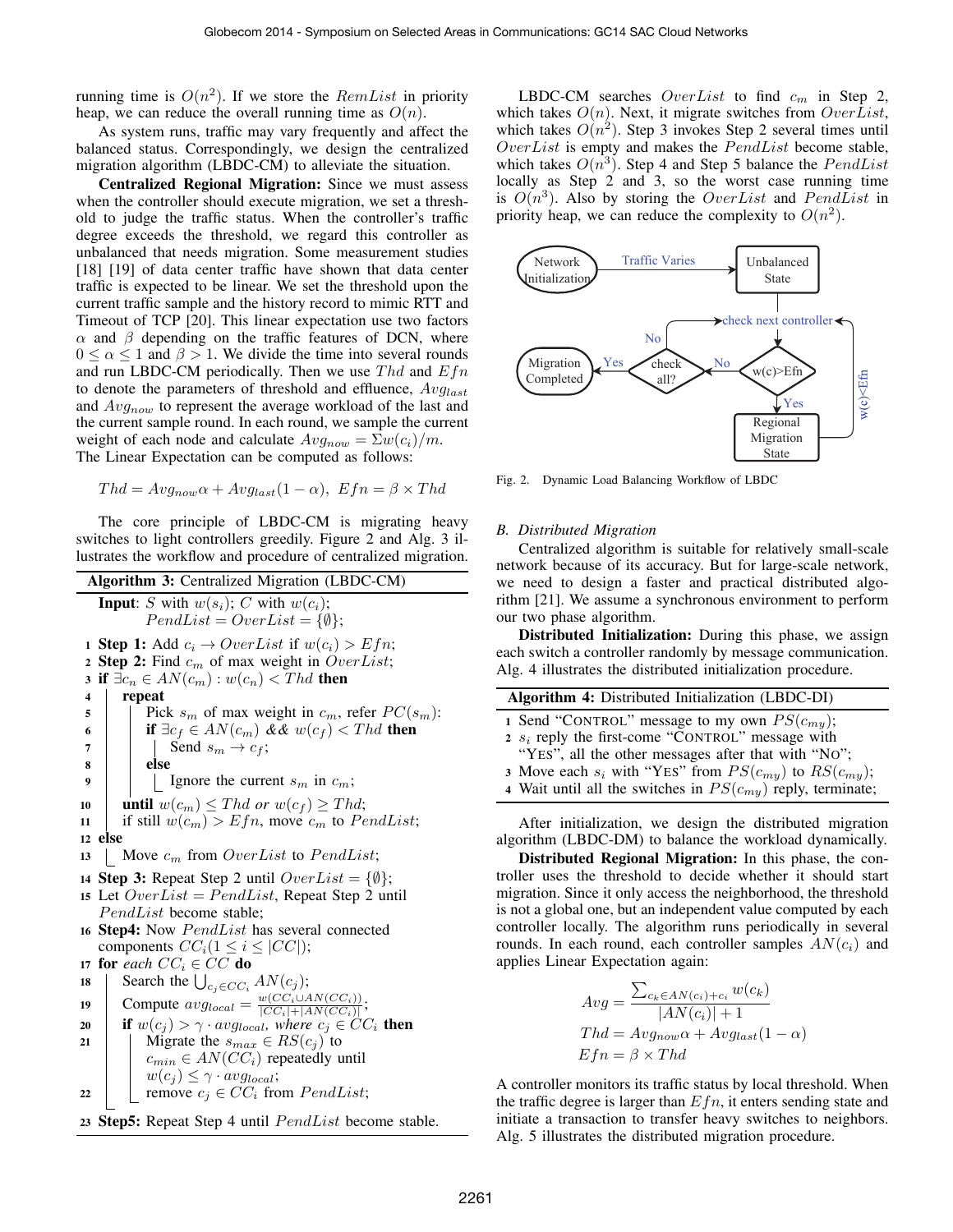Algorithm 5: Distributed Migration (LBDC-DM)

|                  | $\mathbf{r}$ $\mathbf{r}$ $\mathbf{r}$ $\mathbf{r}$ $\mathbf{r}$ $\mathbf{r}$ $\mathbf{r}$ $\mathbf{r}$ $\mathbf{r}$ $\mathbf{r}$ $\mathbf{r}$ $\mathbf{r}$ $\mathbf{r}$ $\mathbf{r}$ $\mathbf{r}$ $\mathbf{r}$ $\mathbf{r}$ $\mathbf{r}$ $\mathbf{r}$ $\mathbf{r}$ $\mathbf{r}$ $\mathbf{r}$ $\mathbf{r}$ $\mathbf{r}$ $\mathbf{$ |  |  |  |  |  |
|------------------|------------------------------------------------------------------------------------------------------------------------------------------------------------------------------------------------------------------------------------------------------------------------------------------------------------------------------------|--|--|--|--|--|
|                  | 1 if $\geq Efn \rightarrow$ sending then                                                                                                                                                                                                                                                                                           |  |  |  |  |  |
| $\boldsymbol{2}$ | if $\exists c_i \in AN(c_{my})$ in receiving or idle then                                                                                                                                                                                                                                                                          |  |  |  |  |  |
| 3                | add $c_i \rightarrow RList$ (receiving > idle);                                                                                                                                                                                                                                                                                    |  |  |  |  |  |
| 4                | repeat                                                                                                                                                                                                                                                                                                                             |  |  |  |  |  |
| 5                | Pick $s_{max}$ with max weight, refer $PC(s_{max})$ ,                                                                                                                                                                                                                                                                              |  |  |  |  |  |
|                  | find $c_j$ (in $RList$ ) with min weight, send                                                                                                                                                                                                                                                                                     |  |  |  |  |  |
|                  | "HELP $[c_i, s_{max}]$ " to $c_j$ , then check response:                                                                                                                                                                                                                                                                           |  |  |  |  |  |
| 6                | if $response = "ACC"$ then                                                                                                                                                                                                                                                                                                         |  |  |  |  |  |
| 7                | $c_{my}$ start migration with $c_j$ and $s_{max}$ .                                                                                                                                                                                                                                                                                |  |  |  |  |  |
| 8                | else if response="REJ" then                                                                                                                                                                                                                                                                                                        |  |  |  |  |  |
| 9                | remove $c_j$ from <i>RList</i> , find next $c_j$ , send                                                                                                                                                                                                                                                                            |  |  |  |  |  |
|                  | "HELP" again, check response.                                                                                                                                                                                                                                                                                                      |  |  |  |  |  |
| 10               | until $w'(c_i) \leq Efn;$                                                                                                                                                                                                                                                                                                          |  |  |  |  |  |
| 11               | else if $\leq Thd \rightarrow receiving$ then                                                                                                                                                                                                                                                                                      |  |  |  |  |  |
| 12               | When receiving "HELP" messages:                                                                                                                                                                                                                                                                                                    |  |  |  |  |  |
| 13               | repeat                                                                                                                                                                                                                                                                                                                             |  |  |  |  |  |
| 14               | receive switches for $c_j$ and send back "ACC";                                                                                                                                                                                                                                                                                    |  |  |  |  |  |
| 15               | <b>until</b> $w(c_i) + w(s_{max}) \geq Thd;$                                                                                                                                                                                                                                                                                       |  |  |  |  |  |
| 16               | Now all "HELP" messages will reply "REJ"                                                                                                                                                                                                                                                                                           |  |  |  |  |  |
| 17               | else if $(Thd, Efn) \rightarrow idle$ then                                                                                                                                                                                                                                                                                         |  |  |  |  |  |
| 18               | When receiving "HELP" message:                                                                                                                                                                                                                                                                                                     |  |  |  |  |  |
| 19               | repeat receiving state until                                                                                                                                                                                                                                                                                                       |  |  |  |  |  |
|                  | $w(c_j) + w(s_{max}) > Efn;$                                                                                                                                                                                                                                                                                                       |  |  |  |  |  |
| 20               | Now facing other "HELP"s, controller will reply                                                                                                                                                                                                                                                                                    |  |  |  |  |  |
|                  | "REJ" and enter the sending state;                                                                                                                                                                                                                                                                                                 |  |  |  |  |  |

It is easy to prove the features of a distributed algorithm such as termination, agreement, and validity for Alg. 5, which indicates its correctness and efficiency.

# V. PERFORMANCE EVALUATION

We evaluate the performance of our scheme by considering the case of traffic demand changes and examine whether the metric of balanced workload is minimized. We also take the number of migrated switches into consideration. Furthermore, we check how different parameters will impact the results.

#### *A. Environment Setup*

We place 10000 switches and 100 controllers in a  $100 \times$  $100 \text{ m}^2$  square. Switches are evenly distributed, that is, a switch is  $1m$  away from its neighbors. The controller is also evenly distributed and each one is  $10m$  away from its neighbor. Each controller can control the switches within 30m, and can communicate with other controllers within the range of 40m. We assume the weight of each switch follows Pareto distribution with its parameter  $\alpha = 3$ . Now we set  $\alpha = 0.8, \beta = 1.2, \gamma = 1.5$  in default.

#### *B. Controller Number*

Figure 5 uses the default configuration described above, except that the number of controllers varies from 20 to 100. We first apply LBDC-CI and change the traffic demands dynamically to emulate unpredictable user requests. Then we apply LBDC-CM to ease the spot congestion. We use the metric described in Section II to evaluate the performance. In Fig. 5, we compare the standard deviation of the initial bursty traffic state and the state after migration. We find that after migration, the metric decreases. As the number of controllers is increasing, the improvement ratio is also increasing. It is quite intuitive that more controllers will share jobs to reach balanced load. This figure also shows that our algorithm has pretty good performance when the number of controllers grows, which indicates our scheme is suitable for huge DCNs.

Figure 6 shows that our distributed algorithm has the effect of minimizing our metric. The performance of the LBDC-DM is poor when the number of the controllers is relatively small. This phenomenon is attributed to the fact that devolved controllers can only cover switches within 30m. When the number of controllers is small, more switches can only be controlled by one particular controller without much choices. As the number of the controller increases, LBDC-DM has better performance and larger improvement ratio.



Fig. 3. Colormap before migration Fig. 4. Colormap after migration

### *C. Centralized Protocol vs. Distributed Protocol*

Next, we compare our centralized and distributed protocols by changing the number of controllers from 30 to 210 with a step of 20. The results are shown in Fig. 7. It depicts that the performance of centralized version is much better than the distributed version, but the difference between them is decreasing as the number of the controllers increases.

We then assess the migration phase. Figure 3 and 4 shows the effectiveness of our migration algorithms. We consider a scenario: at the beginning of a time slot, the weights of switches are updated and we run the migration algorithm. The weight of switches follows Pareto distribution with its parameter  $\alpha = 3$ . Figure 8 shows the performance of LBDC-CM dynamically, which significantly reduce the metric. Figure 9 shows the performance of LBDC-DM. As expected, the performance metric is pretty large after initialization because LBDC-DI just assigns each switch a controller without load balancing consideration. As time goes by, the performance increases greatly.

Next we compare the number of migrate switches of centralized and distributed scheme, and information from Fig. 10 shows that the metric of centralized algorithm fluctuates at a certain value while the metric of distributed algorithm is decreasing and becomes stable as time goes by. This is because LBDC-CM can migrate switches from a global perspective. Therefore every time the number of migrated switches is almost the same. But LBDC-DM only migrates locally, so the number of migrated switches reduce significantly and become stable slowly.

#### *D. Parameter Specification*

Next we explore the impact of the threshold parameters  $\alpha, \beta, \gamma$ . Here  $\alpha$  is a parameter to balance conservativeness and radicalness. We examine the impact of changing  $\alpha$ . Due to Step 4 in LBDC-CM, the impact is relatively small.  $\beta$  is a